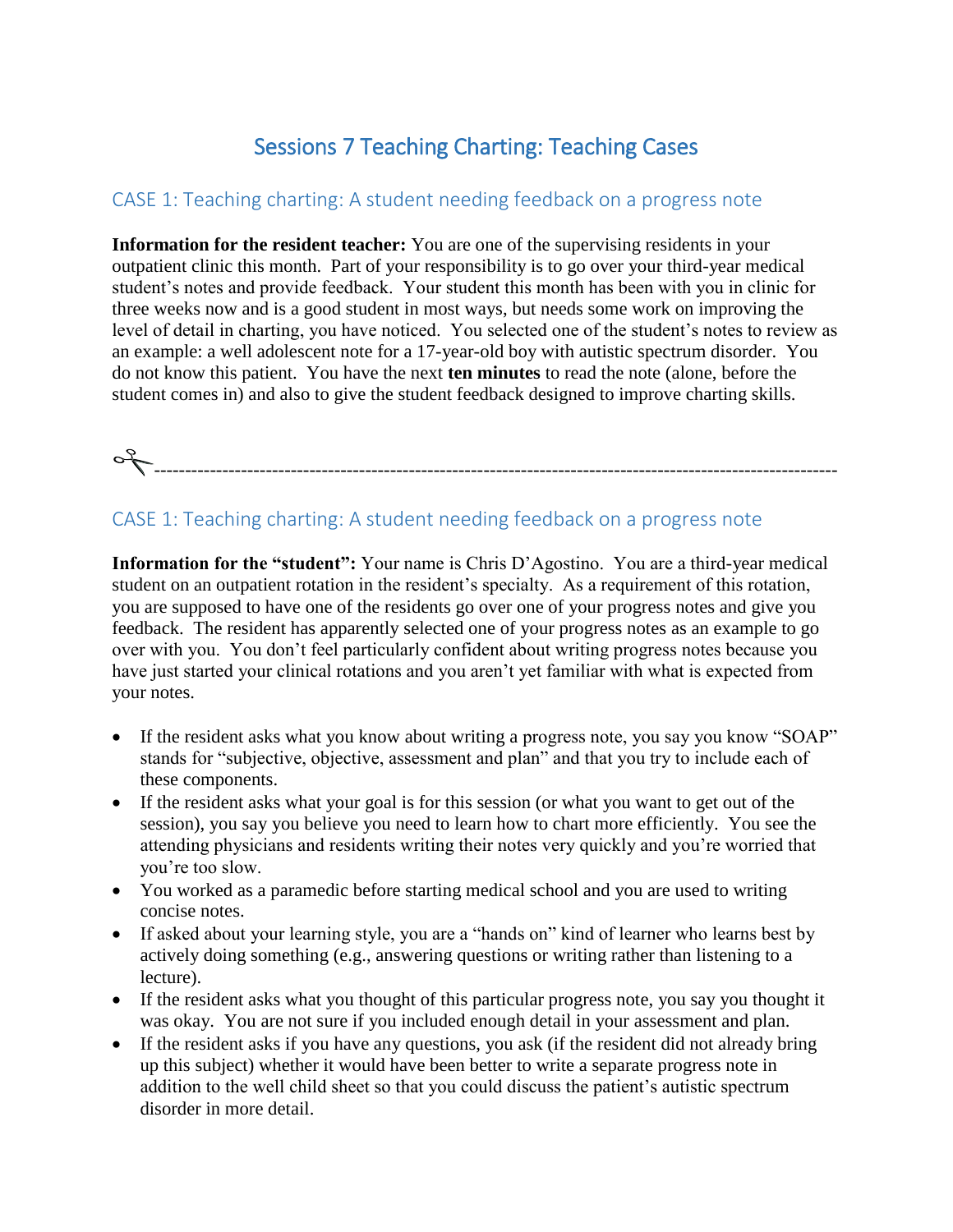## CASE 2: Teaching charting: A student needing feedback on an urgent care note

#### **Information for the resident teacher**

You are one of the supervising residents in the emergency department's urgent care clinic today. You are working with a third-year medical student whom you know slightly. The student saw an urgent care patient yesterday, and was told by the attending physician that the note was not detailed enough. The attending apparently did not have time to discuss the note any further than that. So today, the student has brought you the draft note emailed to the attending, to ask your advice on how it could be rewritten. You do not know the patient. You have the next **ten minutes** to read the note (alone, before the student comes in) and to give the student feedback to improve charting skills.

--------------------------------------------------------------------------------------------------------------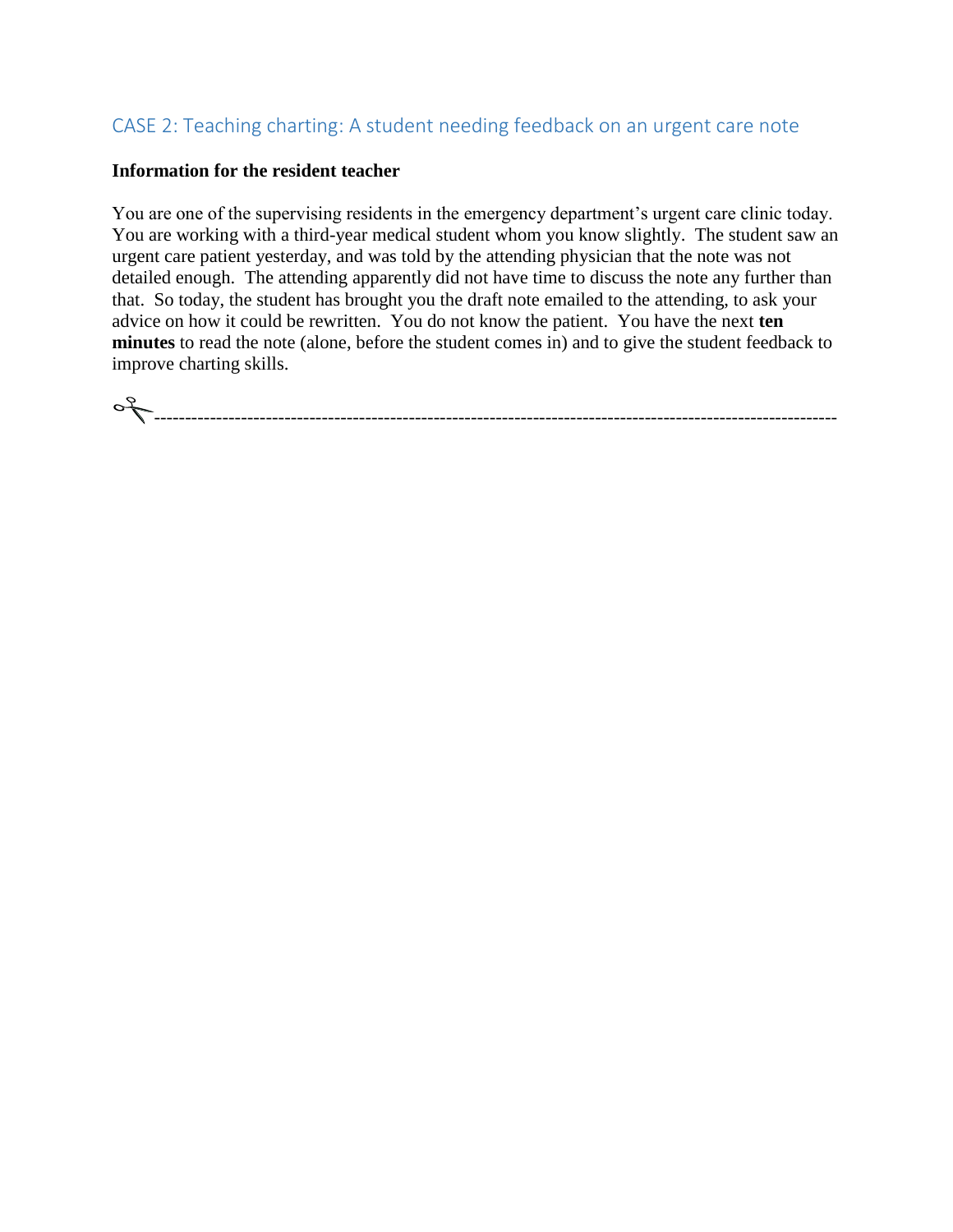## CASE 2: Teaching charting: A student needing feedback on an urgent care note

## **Information for the "student"**

Your name is Riley Walsh. You are a third-year medical student working in the emergency department's urgent care clinic this week. You are waiting to talk to one of the residents about one of the notes you wrote yesterday. The attending physician yesterday said the note wasn't detailed enough, but he did not appear to have time to discuss it any further. You chose this resident (who you think has good skills and is non-threatening) to ask for some feedback on your note.

- How you respond to the resident's feedback depends on how the resident approaches you:
	- If s/he asks your opinions and needs first, you respond positively.
	- You are especially appreciative if the resident gets you involved "hands on" in rewriting part of your note rather than just telling you what you did right or wrong.
	- If s/he criticizes your note right away, you become defensive and say that no one has given you very much teaching about charting and that the clinic supervisors expect students to see too many patients in a half-day anyway.
- If the resident asks how things are going in general, you are enjoying your rotation. You like urgent care because there are many interesting patients. You are doing fairly well academically.
- If s/he asks what you know about charting, you say you feel fairly comfortable writing inpatient progress notes but have not gotten to write many outpatient notes yet.
- If the resident asks if there's anything particular about charting you'd like to go over, you say that you would like to know more about the structure that different types of outpatient notes should follow.
- If the resident asks what you thought of this particular progress note, you say you guess it was not very good. You had thought urgent care notes should be fairly brief but the attending seemed to think the note should include more information.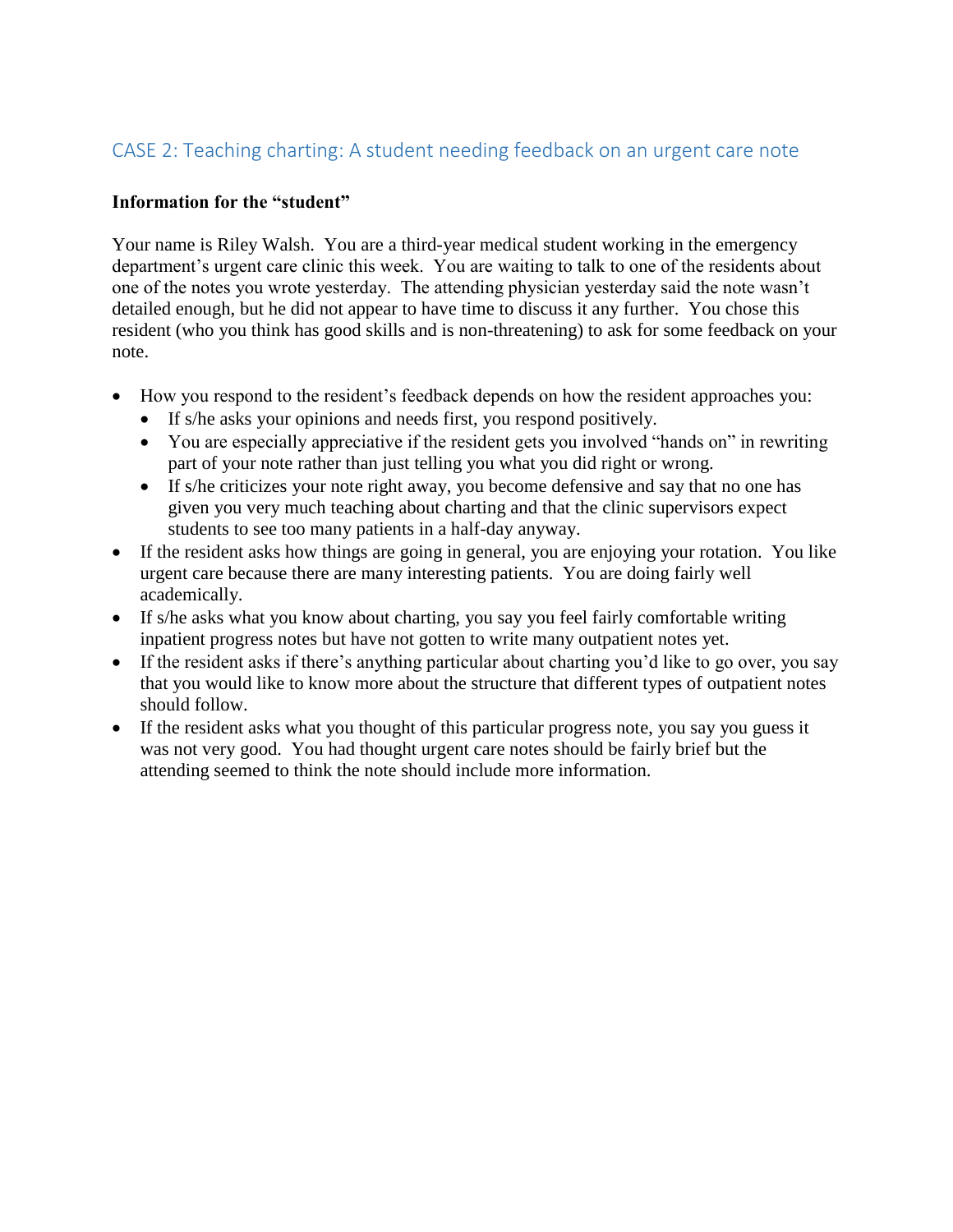## Checklist for Giving Feedback on Teaching Cases: Teaching Charting

## The "CHART" approach to teaching charting

## **Comments:**

1. Did the resident write useful comments on your progress note for you to keep?

No Somewhat Yes

## **Help:**

2. Did your resident clarify mutual goals (first yours, then the resident's) for this feedback session, explaining why it's important to learn charting skills?

\_\_\_\_\_No \_\_\_\_\_Somewhat \_\_\_\_\_Yes

3. Did s/he ask you to explain any special learning needs about charting and encourage you to admit your limitations?

No Somewhat Yes

#### **Assessment:**

4. Did the resident ask what you already knew about writing progress notes?

\_\_\_\_\_No \_\_\_\_\_Somewhat \_\_\_\_\_Yes

5. Did s/he ask for your self-assessment of your note before commenting?

\_\_\_\_\_No \_\_\_\_\_Somewhat \_\_\_\_\_Yes

6. Was the resident's teaching material well organized to facilitate learning?

No Somewhat Yes

7. Did s/he provide positive feedback that specified exactly what you did right?

\_\_\_\_\_No \_\_\_\_\_Somewhat \_\_\_\_\_Yes

8. Did s/he correct your writing problems thoroughly and accurately?

\_\_\_\_\_No \_\_\_\_\_Somewhat \_\_\_\_\_Yes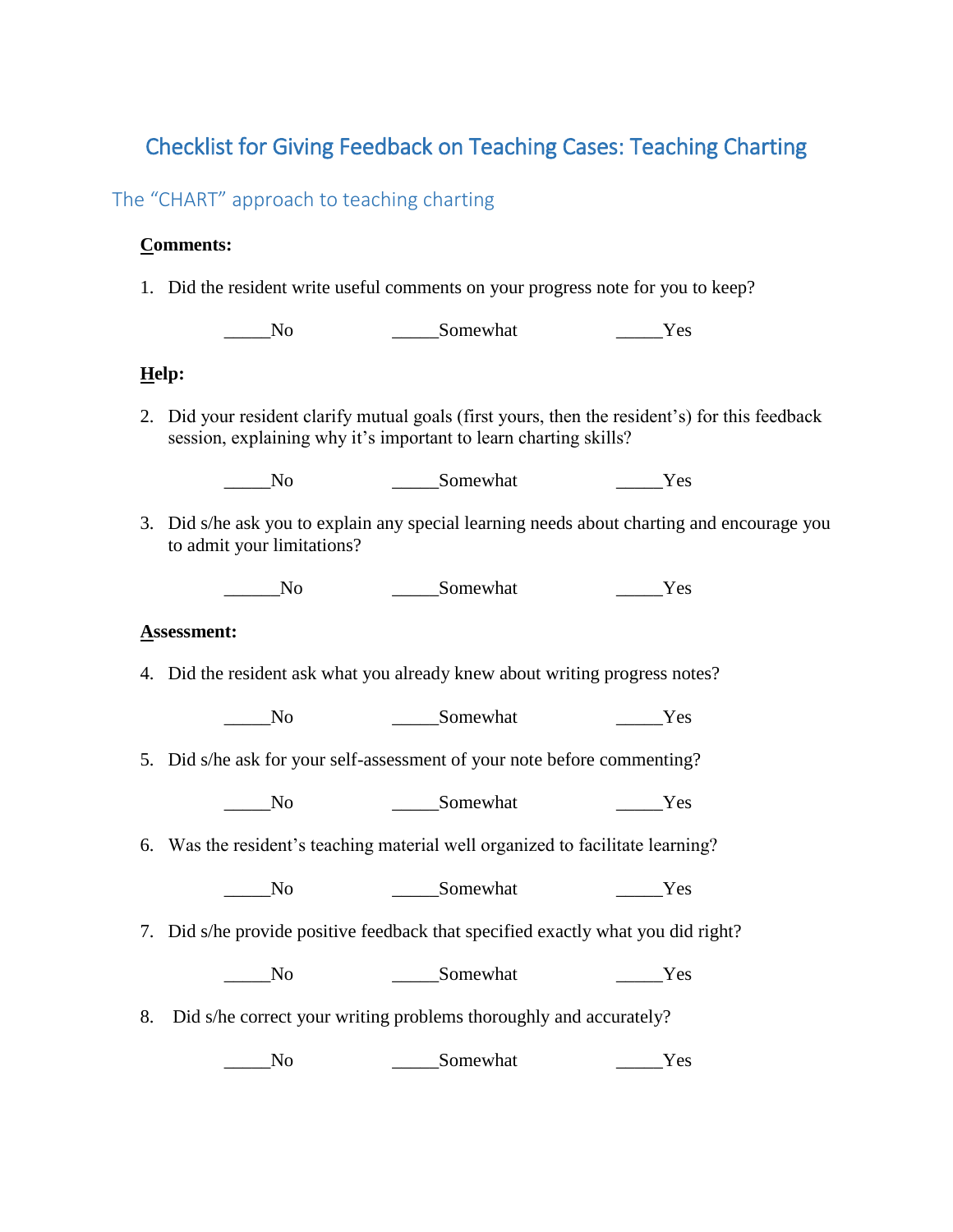|                       |                                             | 9. Did the resident offer suggestions for improvement?                             |                                                                                                                                                                                    |
|-----------------------|---------------------------------------------|------------------------------------------------------------------------------------|------------------------------------------------------------------------------------------------------------------------------------------------------------------------------------|
| N <sub>o</sub>        |                                             | Somewhat                                                                           | Yes                                                                                                                                                                                |
|                       |                                             | 10. Did the resident get you actively involved in rewriting any of your note?      |                                                                                                                                                                                    |
| $\sqrt{N}$            |                                             | __________Somewhat                                                                 | Yes                                                                                                                                                                                |
|                       |                                             | 11. Did s/he generalize what you could learn from this type of charting?           |                                                                                                                                                                                    |
| No                    |                                             | ______Somewhat                                                                     | <b>Example SE</b>                                                                                                                                                                  |
| <b>Resources:</b>     |                                             |                                                                                    |                                                                                                                                                                                    |
|                       |                                             | 12. Did the resident explicitly encourage further learning?                        |                                                                                                                                                                                    |
| N <sub>o</sub>        |                                             | _________Somewhat                                                                  | Yes                                                                                                                                                                                |
|                       | getting a "consultation" with anyone else)? |                                                                                    | 13. Did s/he encourage you to read and explore specific learning resources (e.g., looking at<br>examples of good notes, reviewing a basic textbook section on writing chart notes, |
| $\rm No$              |                                             | ______Somewhat                                                                     | Yes                                                                                                                                                                                |
| Timing of follow-up:  |                                             |                                                                                    |                                                                                                                                                                                    |
|                       |                                             | 14. Did the resident arrange for a follow-up session with you?                     |                                                                                                                                                                                    |
| N <sub>0</sub>        |                                             | ______Somewhat                                                                     | Yes                                                                                                                                                                                |
|                       |                                             |                                                                                    |                                                                                                                                                                                    |
| Other teaching skills |                                             |                                                                                    |                                                                                                                                                                                    |
|                       |                                             |                                                                                    |                                                                                                                                                                                    |
|                       |                                             | 15. Did the resident treat you with respect, introduce him/herself, use your name? |                                                                                                                                                                                    |
| No_                   |                                             | ______Somewhat                                                                     | Yes                                                                                                                                                                                |
|                       |                                             | 16. Was the session paced well without dragging out or seeming rushed?             |                                                                                                                                                                                    |
| N <sub>0</sub>        |                                             | ______Somewhat                                                                     | <b>Example S</b>                                                                                                                                                                   |
|                       |                                             |                                                                                    | 17. Did the teacher call attention to time and have you help refocus the session as needed?                                                                                        |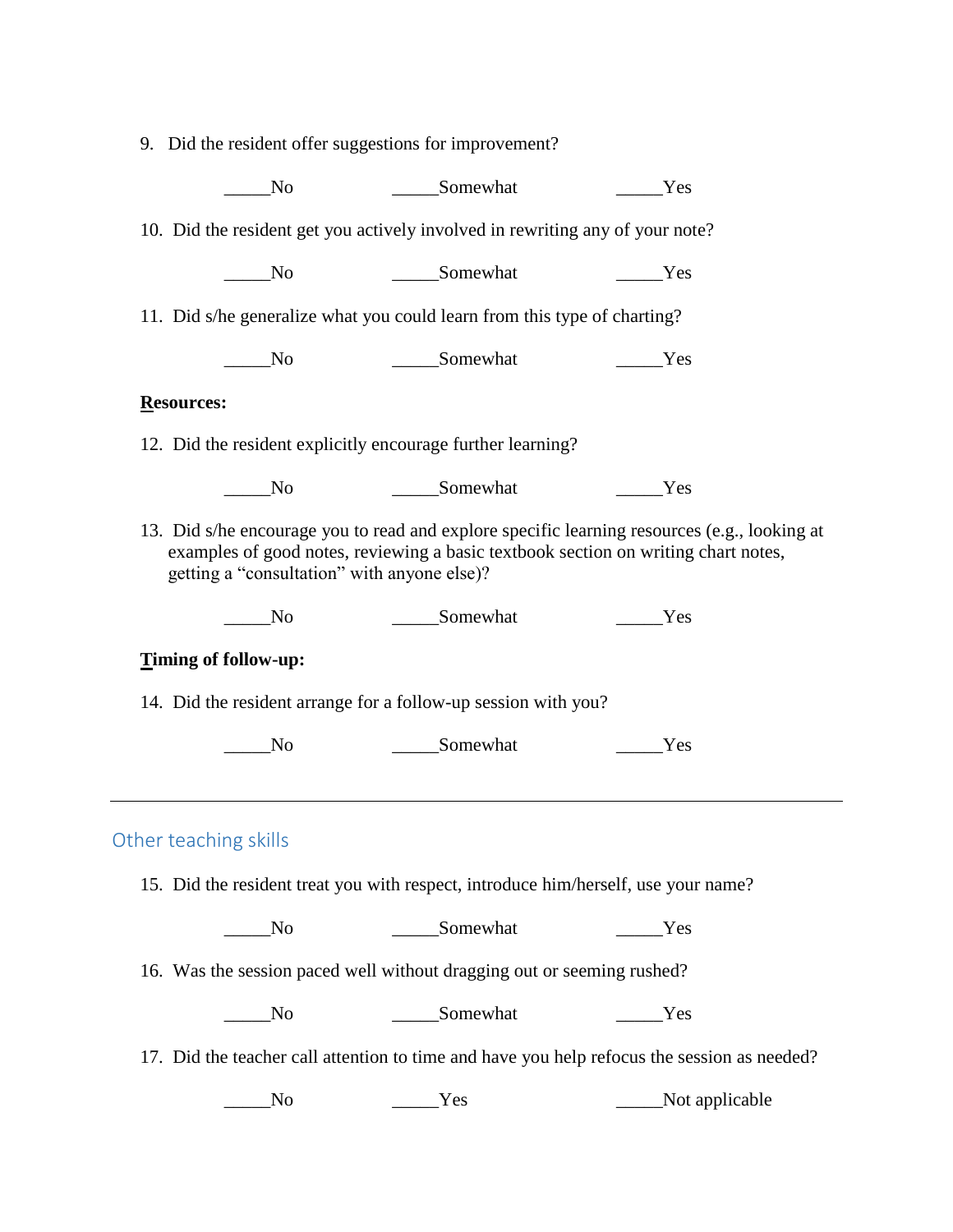EL PUEBLO UNIDO COMMUNITY HEALTH SYSTEM Clinic Consult Note - Brief REPORT#:637-5164 REPORT STATUS: Signed \* Routed to Attdg for Signat DATE:06/29/17 TIME: 1013

PATIENT: MONOCORSKI,THOMAS J UNIT #: 210457 ACCOUNT#: BA28405870 DOB: 01/09/00 AGE: 17 SEX: M ATTEND: Baracauskas,J MD AUTHOR: D'Agostino, Chris MS3 REP SRV DT: 06/29/17 REP SRV TM: 1013

## WELL ADOLESCENT ASSESSMENT

INTERVAL HISTORY: Severe dry cough, 1 x/day x 1 week, sometimes w/emesis, no other s/s

#### PARENTAL CONCERNS:

- 1. Check for murmur, born with hole in heart, closed ~6 months
- 2. Needs new consistent neurologist for autism f/u

| Medication Dose/Rte/Freq Days Qty Entered |  |  | Last |             |
|-------------------------------------------|--|--|------|-------------|
| Reviewed 06/29/2017                       |  |  |      | <b>NONE</b> |

IMMUNIZATIONS: Current REACTION TO PREVIOUS IMMUNIZATION: None GUNS IN HOUSE: No EXPOSURE TO CIGARETTE SMOKE: Denies

ALLERGIES: NKA

PAST MEDICAL HISTORY: Autism spectrum disorder, heart murmur

PAST SURGICAL HISTORY: \*\*NO DATA RECORDED\*\*

FAMILY HISTORY: \*\*NO DATA RECORDED\*\*

SOCIAL HISTORY: Summer break, speech tx 2x/week

PHYSICAL EXAMINATION: VITAL SIGNS: Blood pressure 116/62, heart rate 74, temperature 98.2, respirations 14 GENERAL APPEARANCE: Well-nourishedd, NAD HEENT: \*\*NO DATA RECORDED\*\* NECK: \*\*NO DATA RECORDED\*\* LUNGS: CTA HEART: S1S2 RRR ABDOMEN: Soft GU: Testes descended EXTREMITIES: \*\*NO DATA RECORDED\*\* NEUROLOGICAL: Non-verbal but intractive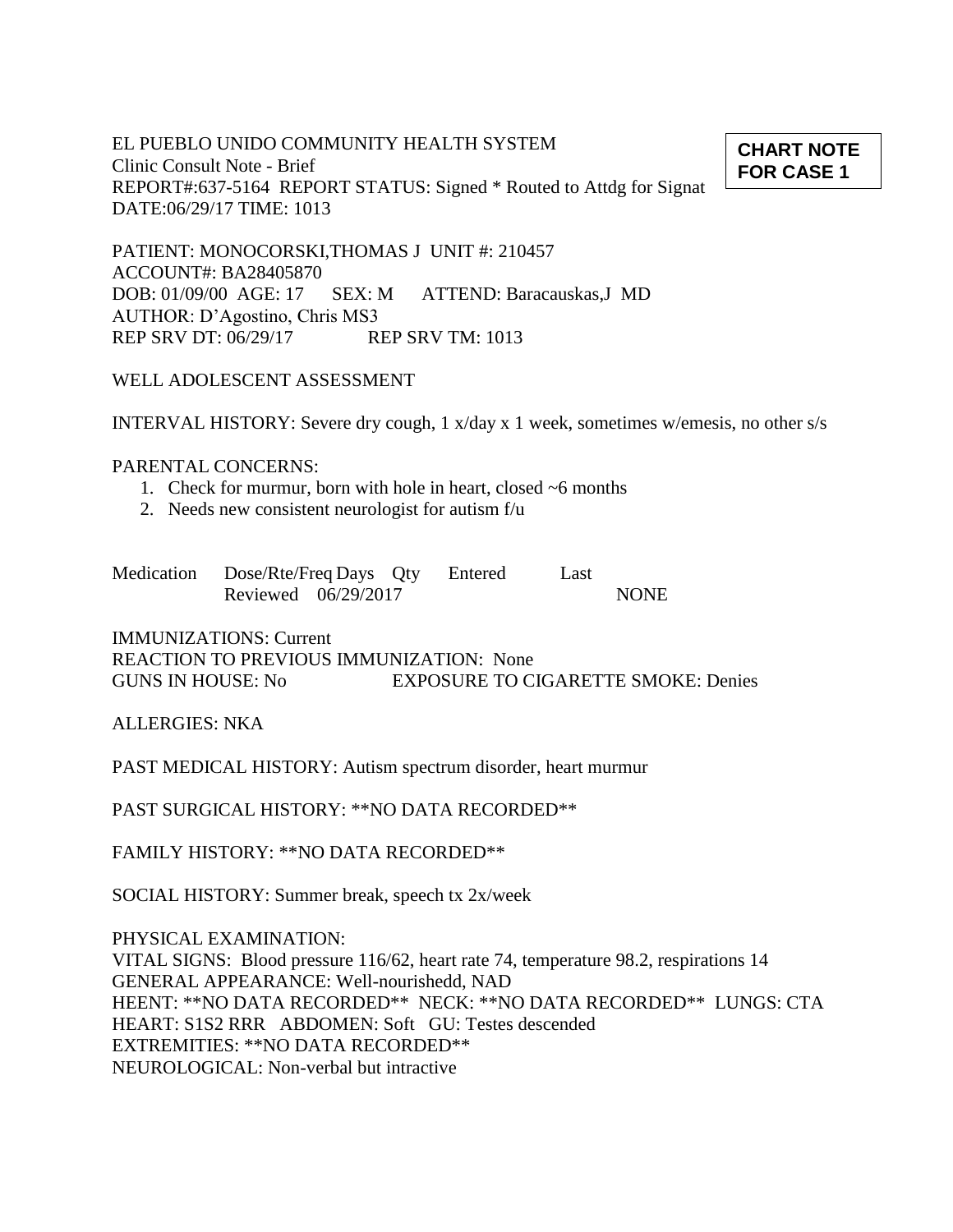### LABORATORY STUDIES AND IMAGING: \*\*NO DATA RECORDED\*\*

ASSESSMENT/PLAN: Autism spectrum disorder – speech tx weekly, mother coping well, referred to Child Dev. Center for specialist f/u, f/u here prn Well adolescent care - F/u 1 yr

Electronically Signed by Chris D'Agostino, MS3 on 06/29/2017 at 1013 Routed to Attdg for Signat Baracauskas J

RPT #: 637-5164 \*\*\* END OF REPORT\*\*\*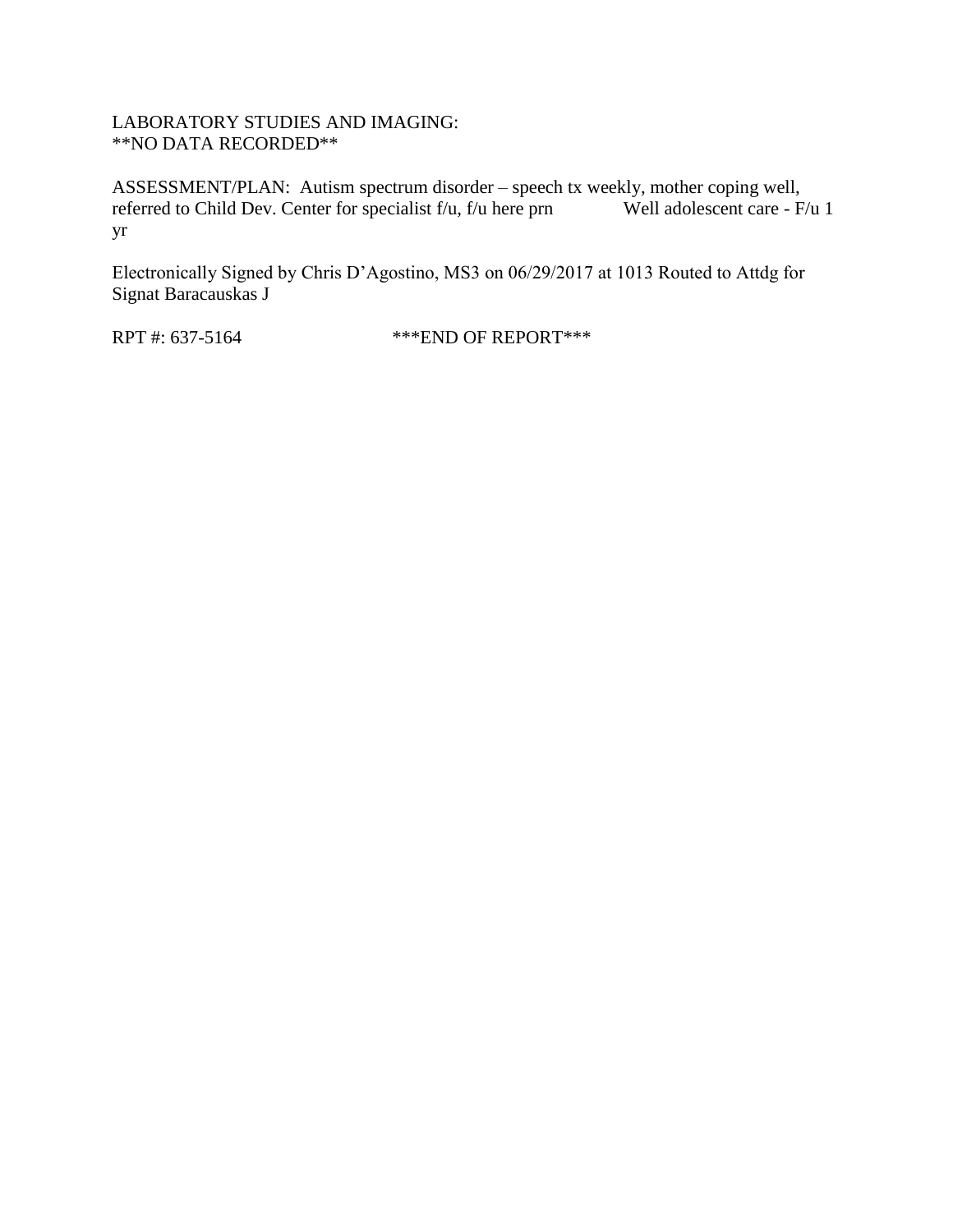S.A. – UC Rm 7

**CHART NOTE FOR CASE 2**

**ID:** 50 y.o. DM HTN presents UC 3 days weakness and swollen lower legs bilaterally

**S:** c/o weakness & swollen lower legs x 3 d, went to ER (?) was rec follow-up appointment. (L) knee continues to improve; chronic low back pain continues

Meds HCTZ, propranolol,metformin

**O:** Vitals – see EMR Gen – somewhat distressed 2/2 recent s/s Neuro – appropriate CV – RRR no murmurs  $Pulm - CTA$ Ext – Lower legs 2+ pitting edema

Fasting BG today 131 Labs from 2 days ago noted; CXR today – no cardiomegaly; EKG ?ST elevation, no prior EKG available

**A/P:**

New onset CHF, needs cardiac eval ASA 325 mg given Refused admission, says will come back later today after goes home to see family – stressed importance